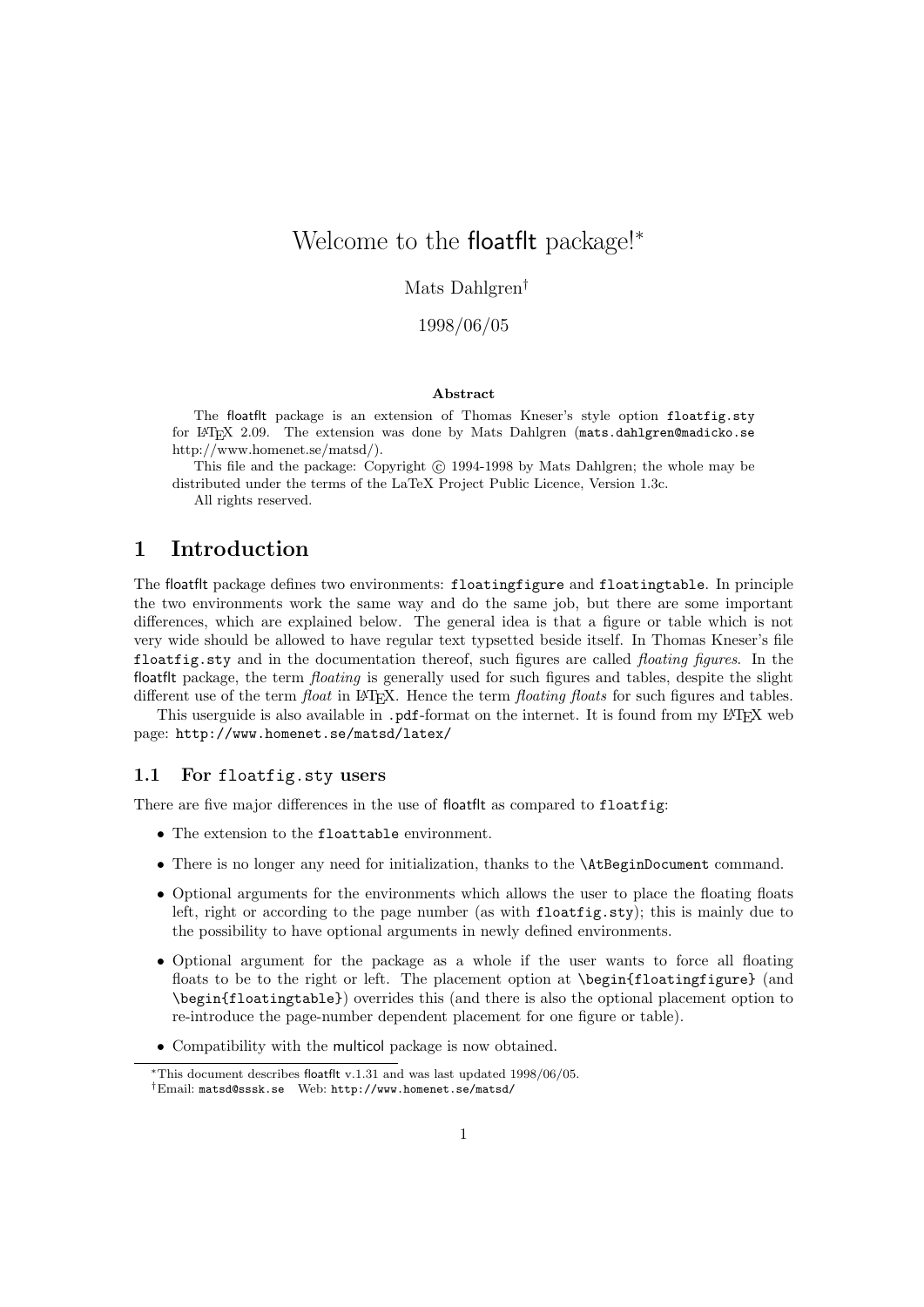# 2 Userguide

In the following, the usage of the package is explained in some detail. Users who are unfamiliar with the floatfig.sty package by Thomas Kneser may also find it useful to run LATEX on the file floatfge.tex.

### 2.1 How to call the package

The floatflt package is activated by the following line in your LAT<sub>EX</sub> input file following your \documentclass command:

\usepackage[option]{floatflt}

The *option* may be either one of the following: rflt, lflt, or vflt.

### 2.1.1 The package options

The three package options have the following functions:

rflt Forces the default for the floating figures and tables to be typset to the right in a paragraph.

- lflt Forces the default for the floating figures and tables to be typset to the left in a paragraph.
- vflt Forces the floating figures and tables to be typset to the right in a paragraph on odd-nubered pages, and to the left on even-numbered pages; this is also the default.

The option vflt is actually not needed and does nothing but tells LATEX to use the default, it is also the internal default. It is supported for symmetry reasons with the optional arguments for the environments temselves.

# 2.2 How to use the floatingfigure environment

In your LATEX document you invoke the floatingfigure environment by typing:

\begin{floatingfigure}[option]{width} figure commands with or without  $\zeta$  caption

```
\end{floatingfigure}
```
The *option* may be either one of the following:  $r$ , 1, p, or v. The quantity *width* is the width you want your floating figure to have (such as "75mm").

#### 2.2.1 The floatingfigure options

The options to the floatingfigure environment all overrule any present package option which may be in effect. The options have the following functions:

- r Forces the current floating figure to be typset to the right in a paragraph.
- l Forces the current floating figure to be typset to the left in a paragraph.
- p Forces the current floating figure to be typset to the right in a paragraph if the pagenumber is odd, and to the left if even.
- v Applies the package option to the current figure, and if no package option is specified, it forces the current floating figure to be typset to the right in a paragraph if the pagenumber is odd, and to the left if even.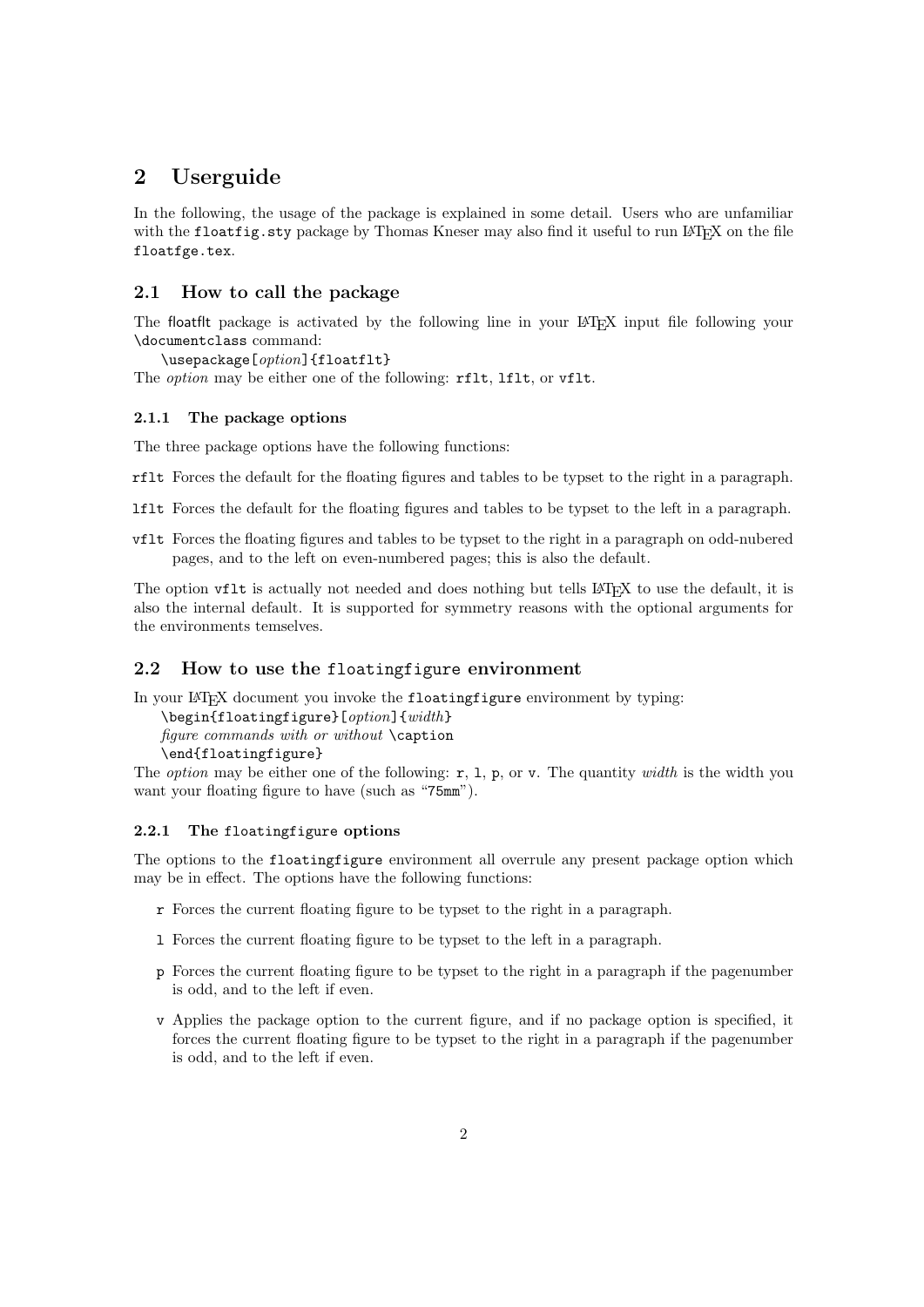The p option is used when the default alternating right/left typesetting of floating figures is desired despite the use of the rflt or lflt package option. The v option is the internal default, and does not have any effect other than applying either the default or the option specified for the whole package.

### 2.3 How to use the floatingtable environment

In your LATEX document you invoke the floatingtable environment by typing:

\begin{floatingtable}[option]{ \begin{tabular}{tabular specifiers} here you put your table entries \end{tabular}} \caption if desired \end{floatingtable}

The *option* may be either one of the following:  $r$ , 1, p, or v. No specification of the width is explicitly made, instead the whole tabular environment is a mandatory argument. Thus, it is important to always have the "{" before \begin{tabular} and the "extra" "}" after \end{tabular}. At the present, the tabbing environment can not be used in the floatingtable environment. (Other commands and environments such as the \parbox command may be used instead of the tabular environment within a floatingtable environment.)

#### 2.3.1 The floatingtable options

The options for the floatingtable environment are exactly the same as for the floatingfigure environment, and they also have the same effects.

### 2.4 Compatibility

The present version of floatflt (v.1.31) has been tested with LATEX 2 $\epsilon$  of 1997/06/01 using MiKTEX 1.07 running TEX 3.14159 under Win95, using the article document class. Only changes to the the documentation has been made since the previous verision.

The regular \caption command of both the figure and tabular environments work fine. The \hangcaption command of David M. Jones (dmjones@theory.lcs.mit.edu) does not work with floatflt. The use of \hangcaption gives the same result as \caption. The listing commands \listoffigures and \listoftables also work properly. However, since floating figures and tables normally are typsetted in a paragraph, the order in the lists may be strange if also regular figure and table environments are used close to the floating ones.

Unlike floatfig.sty, floatflt works with the multicol package, provided the floating floats are still less wide than the columns. If not, or if the floating floats and the columns have almost the same width, text may drift away and overlap text in adjacent column(s). However, this combination has several restrictions, and the placement of the floating floats may not always be the correct according to the page numbering. Normally it also leads to many "Underfull \hbox" warnings. The use of this combination is discouraged.

#### 2.5 Warnings and messages

In Thomas Kneser's original work floatfig.sty, there are several warnings issued when problems occur. These are kept in floatflt. Warnings will be issued if two floating figures, two floating tables, or if one floating table is colliding with one floating figure. Also, message(s) will be displayed if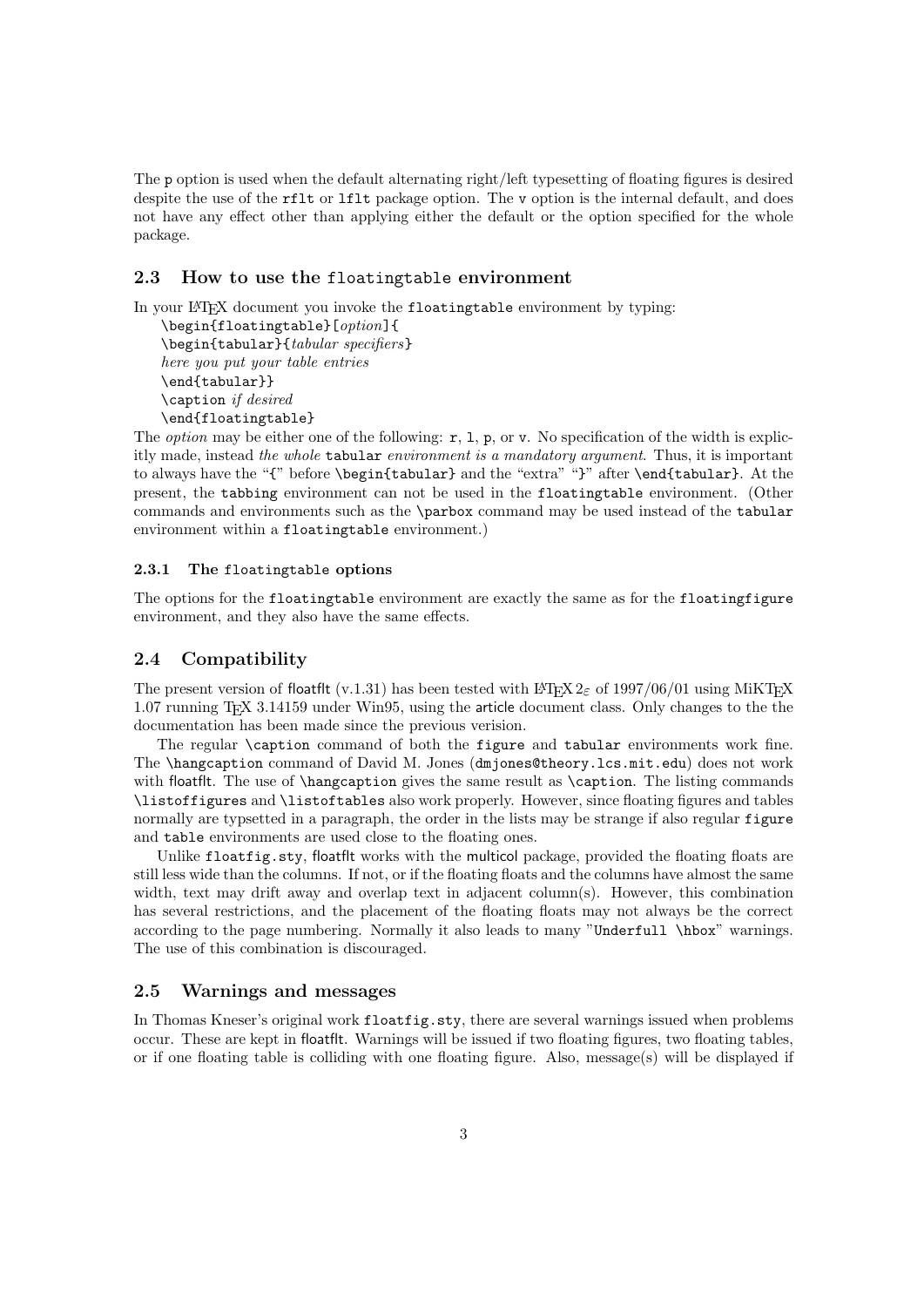a floating float is moved from its original paragraph. Finally, each processed floating float will produce a message telling which page it has been typsetted on.

# 3 Known problems and limitations

The following problems and limitations are known:

- If a floating figure or table is called close to a sectioning command, the floating float may be lost or truncated. This may lead to a "collision warning", which normally has to be analyzed "by hand".
- If two consecutive paragraphs both contain a floating float, a "collision warning" is issued. This warning may be ignored.
- A floatingtable environment sometimes leads to a warning like: Overfull \hbox (10.78334pt too wide) in paragraph at lines 287--289 where the line numbers refered to are those of the **\end{tabular}** statement. This could not be avoided in all cases.
- If you use floating floats of different kinds close to each other in your input, you are likely to have problems. You may either lose one of the floating floats entirely, have it overwritten by the other, or have it truncated.
- LATEX has problem in linebreaking short lines. This may give you bad linebreaks in the captions of floating floats.
- There are some problems when a floating float and a footnote appear on the same page, especially when the floating float is moved to another page. Unfortunately, this may need some adjustments by hand. (Reported by Jakob Schiotz (schiotz@fysik.dtu.dk).)
- If a floating float is placed close to a list environment (such as enumerate or itemize), the text of the list environment is likely to overwrite the floating float. See section 3.1 below for a semi-automatic solution of this problem. (The bug was reported by Rafael Gallego (gallego@esi.us.es).)

The first two of these were pointed out by Thomas Kneser in the original documentation of floatfig.sty.

## 3.1 How to Avoid the List Problem

There is a semi-automatic way to avoid the "List Problem" mentioned above. The solution was introduced in version 1.2. For items in a list which are colliding with a floating float, there is a special command \fltitem avaliable, which takes one mandatory argument. This command is to be used in place of the ordinary \item, and should have the text of the item as the argument. E. g. you would write

\fltitem{text}

instead of

\item text

to avoid the text of the \item command to be written in the floating float. \fltitem also takes a second, optional, argument, which is an extra vertical space put in after the text of the \fltitem command. This is meant to be used specially when there are two paragraphs in the same item text, and the latter is to use the full line width  $(i, e,$  when the item text ends below the floating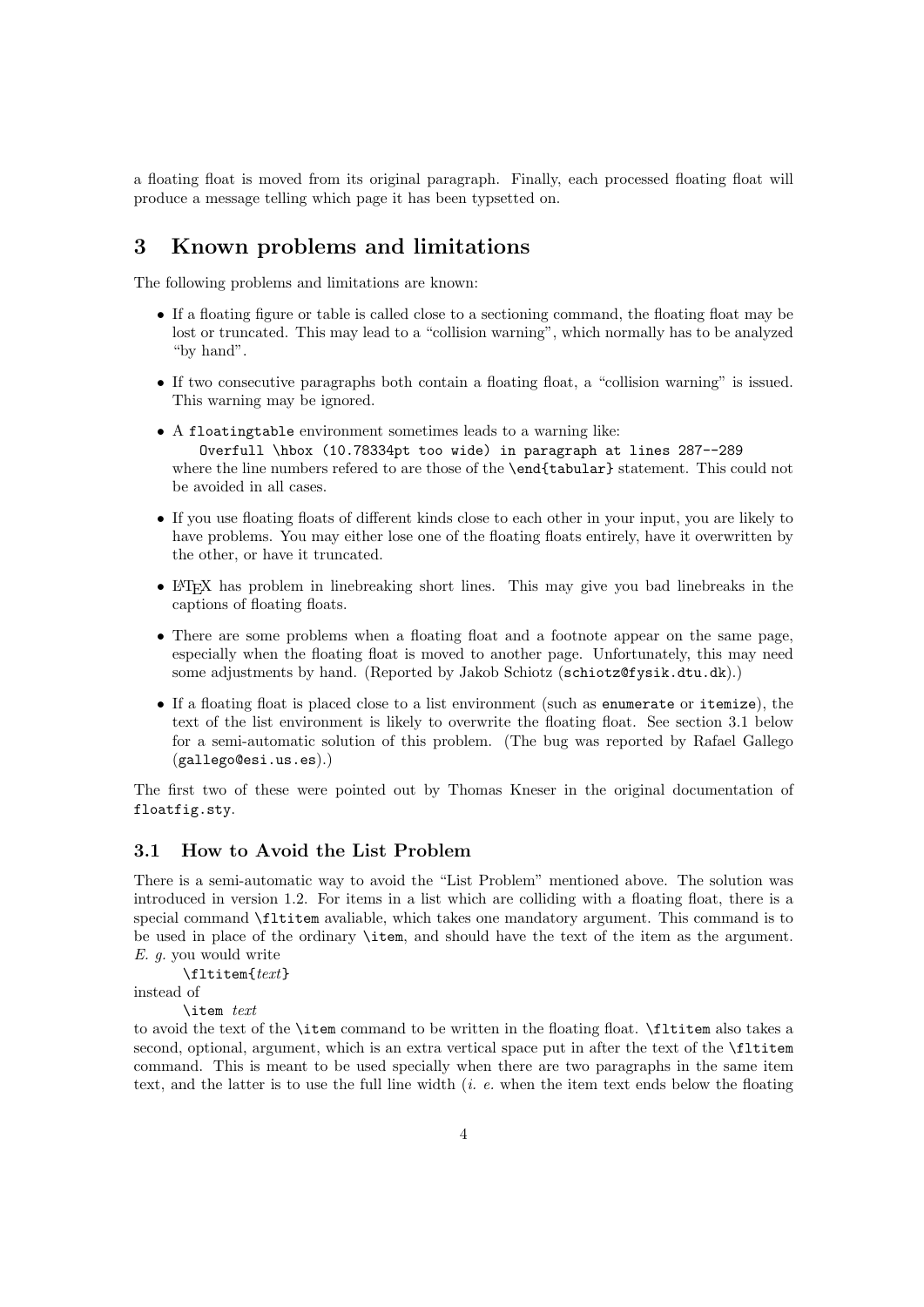float). So, the full syntax of the **\fltitem** command is:

\fltitem[len]{text}

which inserts the extra vertical space *len* after the item text. If there is a second text which is to span the full linewidth in the same item, one would write:

#### \fltitem[len]{text1 } text2

which first typesets text1 narrowed according to the floating float, followed by text2 with full linewidth, and an extra vertical space len between these two texts.

There is also a second, analogous command \fltditem which takes two mandatory and one optional argument. The optional argument is the same as the optional argument of \fltitem, the first mandatory argument is the item label, e. g. the item to be described in a description environment. The second mandatory argument of \fltditem is the item text. The syntax of the \fltditem command is:

#### \fltditem[len]{label}{text}

which produces an item with label *label* and text text and extra vertical space len after the item text. Additional text spanning the full linewidth may follow, just like with \fltitem, but the indentation may turn out to be strange.

Both \fltitem and \fltditem can be used in an ordinary itemize, enumerate, or description environment (however, the use of \fltditem in enumerate may produce strange results). For \fltitem and \fltditem to work properly, the (otherwise) colliding floating float must be set flush right, that is have the option r specified. The use of \fltitem or \fltditem is not demonstrated in the floatexm.tex file.

## 3.2 Sending a bug report

Reports of new bugs in the package are most welcome. However, I do not consider this to be a "supported" package. This means that there is no guarantee I (or anyone else) will put any effort into fixing the bug. But, on the other hand, someone may try debugging, so filing a bug report is always a good thing to do! (If nothing else, your discoveries may end up in future releases of this document.) Before filing a bug report, please take the following actions:

- 1. Ensure your problem is not due to your inputfile;
- 2. Ensure your problem is not due to your own package(s) or class(es);
- 3. Ensure your problem is not covered in the section "Known problems and limitations" above;
- 4. Try to locate the problem by writing a minimal  $L^2 \text{Tr} X 2_{\epsilon}$  input file which reproduces the problem. Include the command

\setcounter{errorcontextlines}{999} in your input;

- 5. Run your file through  $\text{LATEX } 2\varepsilon$ ;
- 6. Send a description of your problem, the input file and the log file via e-mail to: matsd@sssk.se.

# 4 Conclusion

Without Thomas Kneser's floatfig.sty as a base, I could never have written the floatflt package. I hope that some users will find the package useful and not too bugful.  $\div$ ) Comments and suggestions for improvements are always most welcome!

Enjoy your **LATEX!** 

mats d.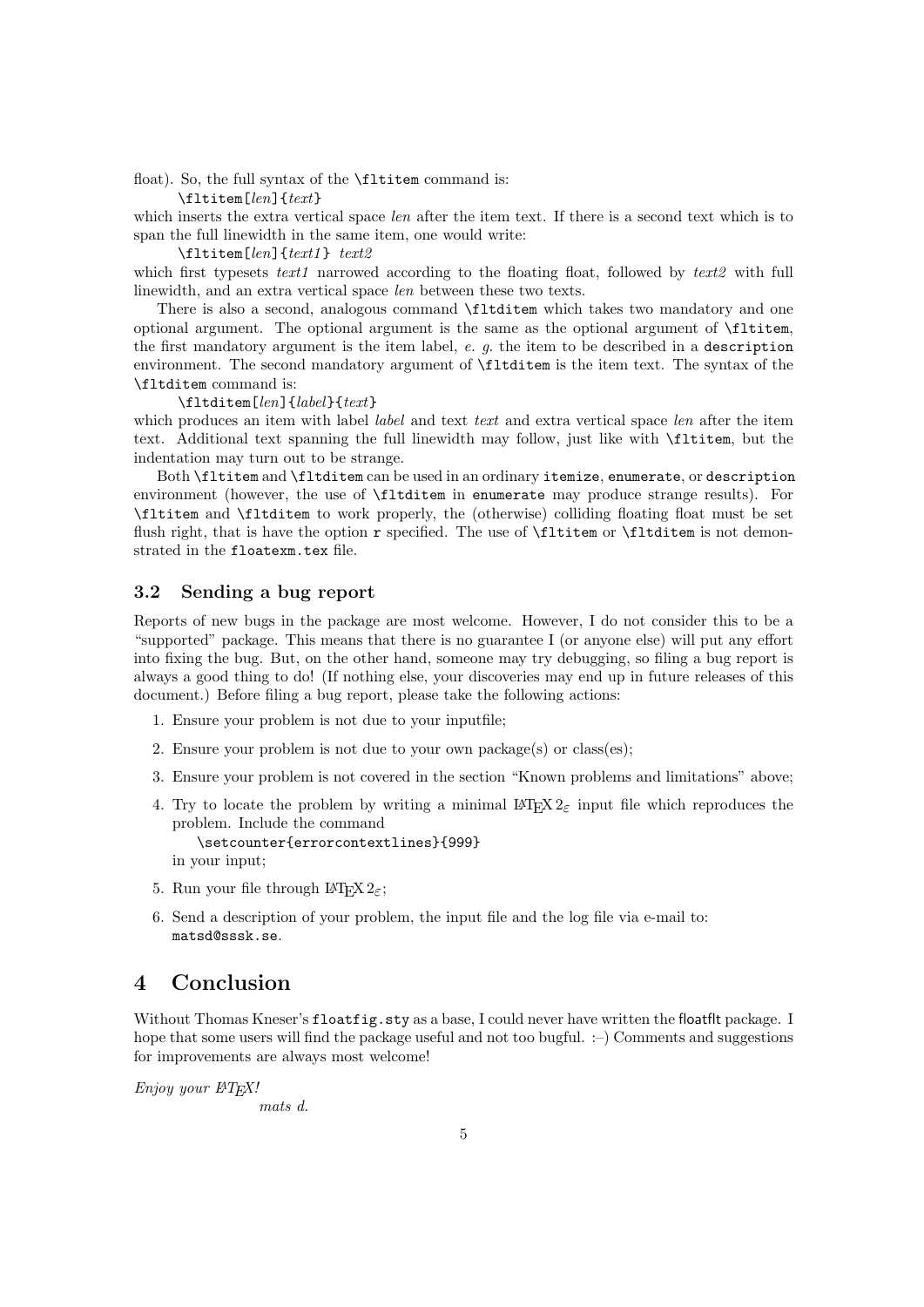# 5 Package code

```
This section prints the package code but without comments.
1 \NeedsTeXFormat{LaTeX2e}[1996/12/01]
2 \ProvidesPackage{floatflt}[1997/07/16 v. 1.31]
3 \newcounter{OptionTest}
4 \setcounter{OptionTest}{0}
5 \DeclareOption{rflt}{\setcounter{OptionTest}{1}}
6 \DeclareOption{lflt}{\setcounter{OptionTest}{2}}
7 \DeclareOption{vflt}{\setcounter{OptionTest}{0}}
8 \DeclareOption*{\OptionNotUsed}
9 \ProcessOptions
10 \newbox\figbox
11 \newbox\tabbox
12 \newbox\pagebox
13 \newcount\ffigcount
14 \newcount\ftabcount
15 \newcount\fftest
16 \newcount\hangcount
17 \newcount\nosuccesstryfig
18 \newcount\nosuccesstrytab
19 \newdimen\figgutter \figgutter=1truepc
20 \newdimen\tabgutter \tabgutter=1truepc
21 \newdimen\htdone \htdone=0pt
22 \newdimen\pageht
23 \newdimen\startpageht
24 \newdimen\tabbredd
25 \newdimen\floatfltwidth
26 \newdimen\fltitemwidth
27 \newif\iftryingfig \tryingfigfalse
28 \newif\iftryingtab \tryingtabfalse
29 \newif\ifdoingfig \doingfigfalse
30 \newif\ifdoingtab \doingtabfalse
31 \newif\iffigprocessing \figprocessingfalse
32 \newif\iftabprocessing \tabprocessingfalse
33 \newif\ifpageafterfig \pageafterfigfalse
34 \newif\ifpageaftertab \pageaftertabfalse
35 \newif\ifoddpages
36 \newif\ifoutput
37 \newtoks\outputpretest
38 \newenvironment{floatingfigure}[2][v]%
39 {\@tfor \@tempa :=#1\do
40 {\if\@tempa r\global\oddpagestrue\fi
41 \if\@tempa l\global\oddpagesfalse\fi
42 \if\@tempa p%
43 \ifodd\c@page\global\oddpagestrue
44 \else\global\oddpagesfalse\fi
45 \overline{\phantom{a}} \fi
46 \if\@tempa v%
47 \ifnum\theOptionTest=0
48 \ifodd\c@page\global\oddpagestrue
49 \else\global\oddpagesfalse\fi
50 \quad \text{black}51 \ifodd\theOptionTest\global\oddpagestrue
```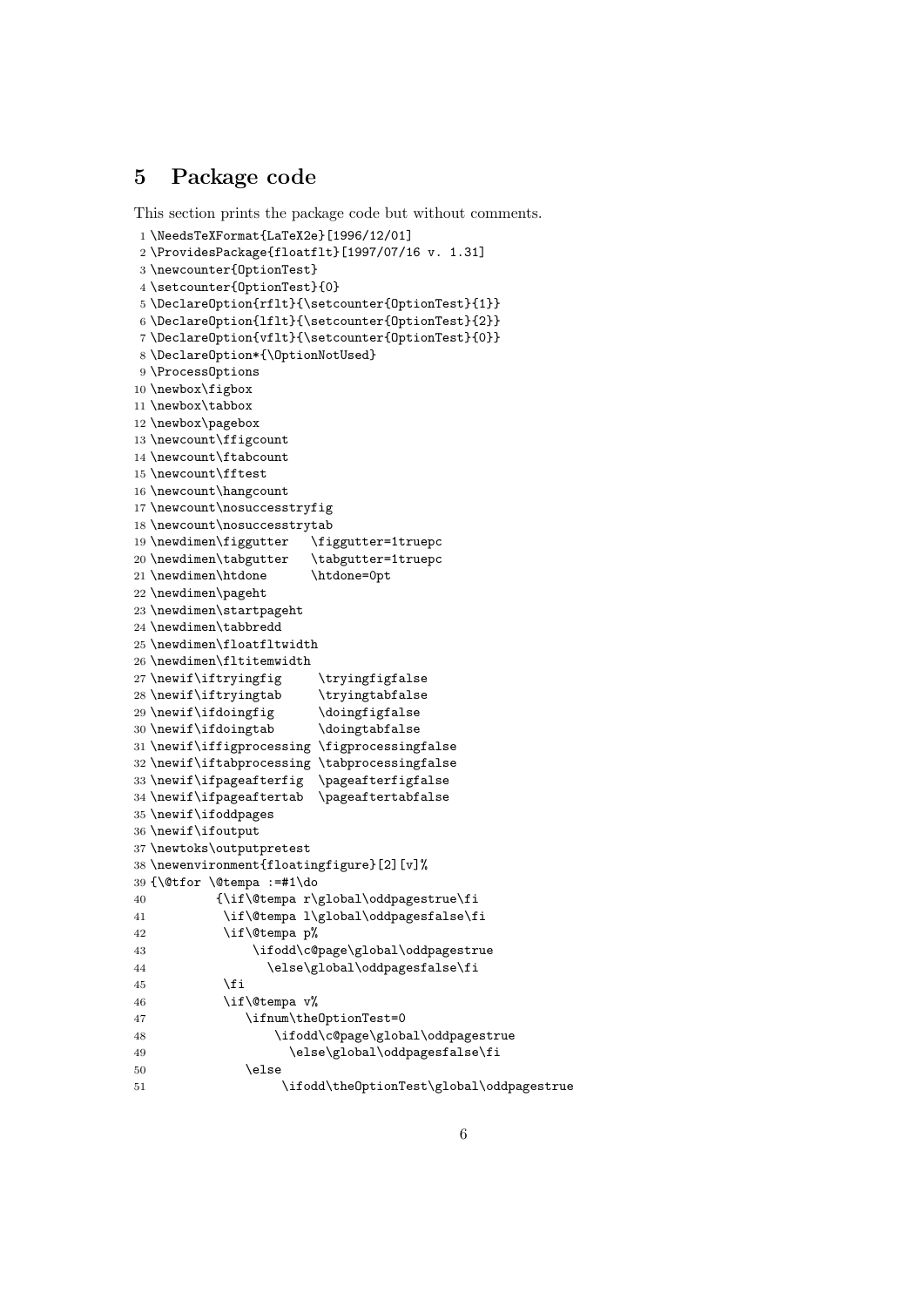```
52 \else\global\oddpagesfalse\fi
53 \overline{\phantom{a}} \fi
54 \fi
55 }
56 \expandafter\ifx\csname oldoutput\endcsname\relax% ref. TeXbook Ex.7.7
57 \PackageError{floatflt}{The 'floatflt' package is not initialized}
58 {Try to reinstall the 'floatflt' package.\MessageBreak
59 Type 'x' to quit or <Return> to try to go on.}\@@end\fi
60 \global\everypar={\tryfig\oldeverypar}% must be set globally!
61 \global\advance\ffigcount by 1
62 \iffigprocessing
63 {\count0=\ffigcount\advance\count0 by -1
64 \PackageWarningNoLine{floatflt}{Floating figures \the\count0\space%
65 \space and \the\ffigcount\space colliding}%
66 }%
67 \overline{f}68 \iftabprocessing \PackageWarningNoLine{floatflt}{Floating figure %
69 \the\ffigcount\space and floating table \the\ftabcount\space colliding}
70 \fi
71 \def\@captype{figure}
72 \global\setlength{\floatfltwidth}{#2}
73 \global\figprocessingtrue
74 \global\setbox\figbox=\vbox\bgroup% begin of figbox
75 \hrule height 0pt width #2 depth 0pt%
76 \text{ his} \text{ize} = \text{\#2}\text{%}77 }
78 {
79 \egroup
80 \figinsert\par%
81 }
82 \newenvironment{floatingtable}[2][v]%
83 {\@tfor \@tempa :=#1\do
84 {\if\@tempa r\global\oddpagestrue\fi
85 \if\@tempa l\global\oddpagesfalse\fi
86 \if\@tempa p%
87 \ifodd\c@page\global\oddpagestrue
88 \else\global\oddpagesfalse\fi
89 \overline{\text{f}i}90 \if\@tempa v%
91 \ifnum \theOptionTest=0
92 \ifodd\c@page\global\oddpagestrue
93 \else\global\oddpagesfalse\fi
94 \qquad \qquad \text{leles}95 \ifodd\theOptionTest\global\oddpagestrue
96 \else\global\oddpagesfalse\fi
97 \setminusfi
98 \qquad \qquad \int fi
 99 }
100 \expandafter\ifx\csname oldoutput\endcsname\relax% ref. TeXbook Ex.7.7
101 \PackageError{floatflt}{The 'floatflt' package is not initialized}
102 {Try to reinstall the 'floatflt' package.\MessageBreak
103 Type 'x' to quit or <Return> to try to go on.}\@@end\fi
104 \global\setbox\tabbox=\vbox\bgroup\hrule height 0pt width 0pt depth 0pt%
105 \hsize=0pt\egroup
```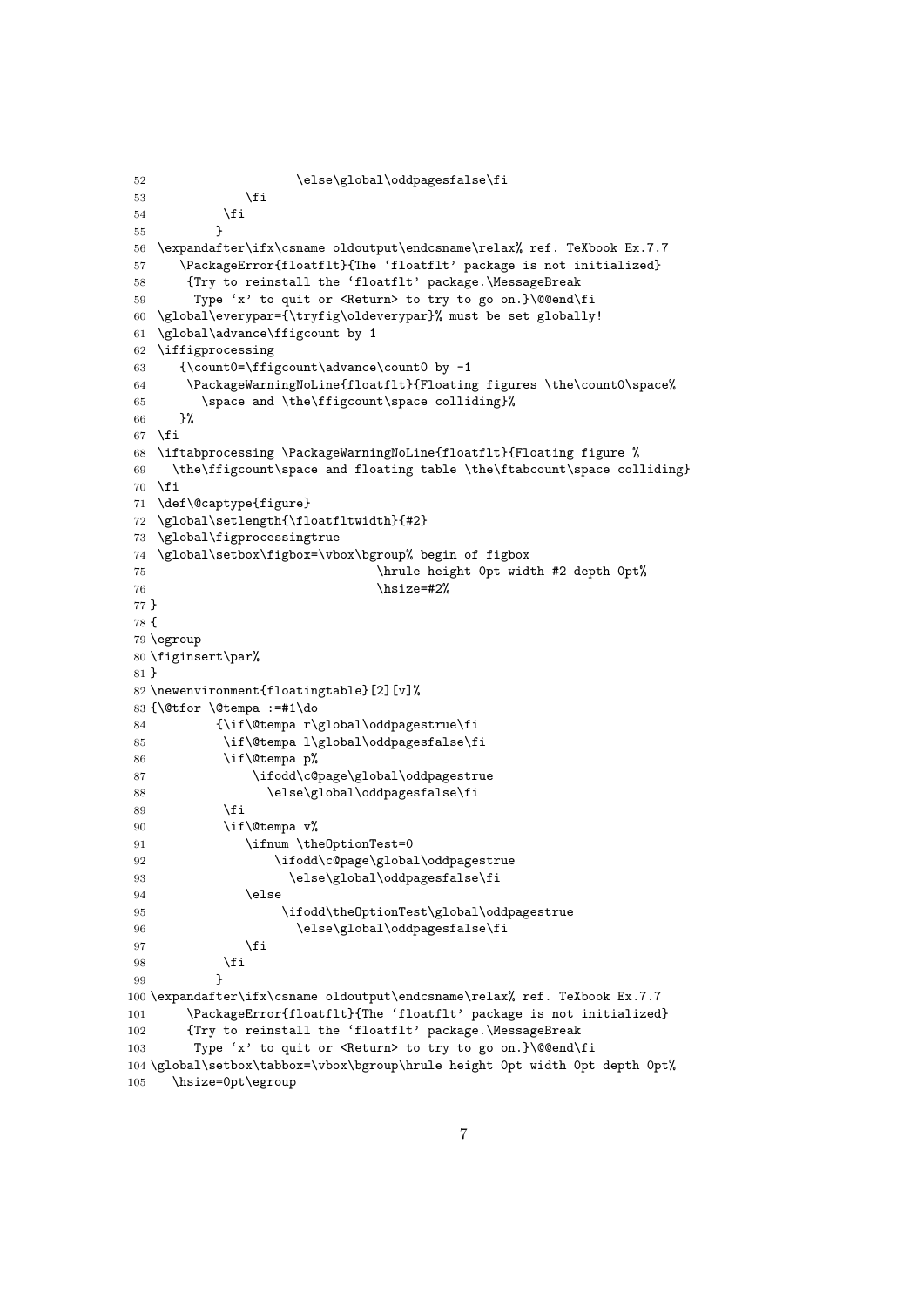```
106 \global\everypar={\trytab\oldeverypar}
107 \global\advance\ftabcount by 1
108 \iftabprocessing
109 {\count0=\ftabcount\advance\count0 by -1
110 \PackageWarningNoLine{floatflt}{Floating tables \the\count0\space%
111 \space and \the\ftabcount \space colliding}%
112 }
113 \fi
114 \iftabprocessing \PackageWarningNoLine{floatflt}{Floating table %
115 \the\ffigcount\space and floating figure \the\ftabcount\space colliding}
116 \fi
117 \settowidth{\tabbredd}{#2}
118 \global\setlength{\floatfltwidth}{\tabbredd}
119 \def\@captype{table}
120 \global\tabprocessingtrue
121 \global\setbox\tabbox=\vbox\bgroup% begin of tabbox
122 \hrule height 0pt width\tabbredd depth 0pt%
123 \hsize=\tabbredd
124 \noindent\ifnum\ftabcount >1\ifoddpages\else\hspace*{-12pt}\fi\fi%
125 #2\vspace{0.2\baselineskip}%
126 }
127 {
128 \egroup% end of \tabbox
129 \tabinsert\par%
130 }
131 \AtBeginDocument{%
132 \edef\oldoutput{\the\output}%
133 \output={\the\outputpretest%
134 \ifoutput\oldoutput\fi}
135 \outputpretest={\outputtrue}
136 \edef\oldeverypar{\the\everypar}
137 }
138 \def\dofigtest{%
139 \ifnum\outputpenalty=-10005
140 \setbox\pagebox=\vbox{\unvbox255}%
141 \global\pageht=\ht\pagebox
142 \global\outputfalse
143 \unvbox\pagebox
144 \else
145 \global\outputtrue
146 \ifdoingfig
147 \global\pageafterfigtrue
148 \fi
149 \fi}%
150 \def\dotabtest{%
151 \ifnum\outputpenalty=-10005
152 \setbox\pagebox=\vbox{\unvbox255}%
153 \global\pageht=\ht\pagebox
154 \global\outputfalse
155 \unvbox\pagebox
156 \else
157 \global\outputtrue
158 \ifdoingtab
```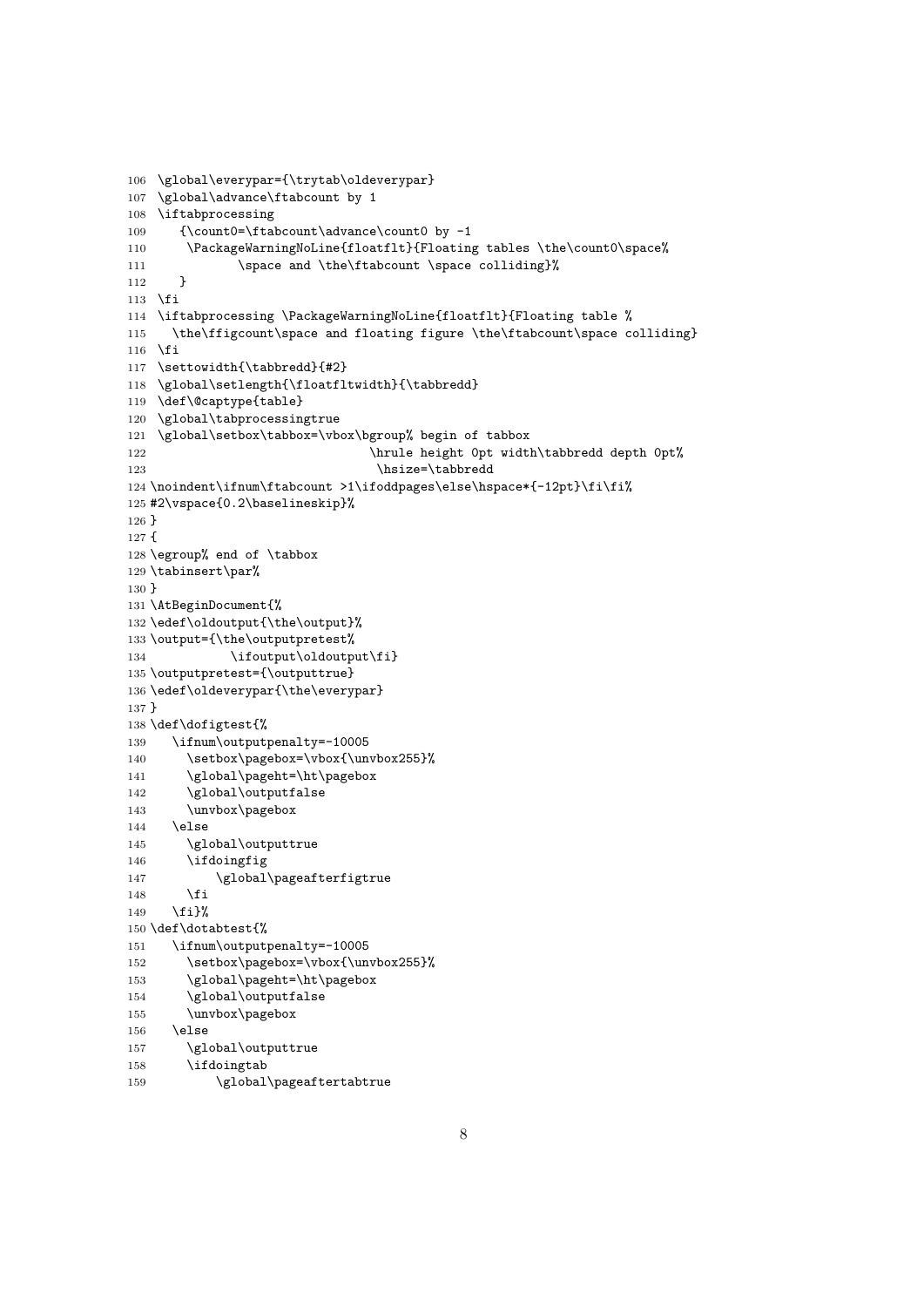| 160               | \fi                                                                   |  |
|-------------------|-----------------------------------------------------------------------|--|
| 161               | \fi}%                                                                 |  |
| 162 \def\tryfig{% |                                                                       |  |
| 163               | \iftryingfig                                                          |  |
| 164               | {\everypar={\relax}\setbox0=\lastbox%                                 |  |
| 165               | \parindent=\wd0 \parskip=0pt \par%                                    |  |
| 166               | \penalty-10005 \leavevmode}%                                          |  |
| 167               | \dimen0=\vsize%                                                       |  |
| 168               | \advance\dimen0 by -\pageht%                                          |  |
| 169               | \advance\dimen0 by -2\baselineskip%                                   |  |
| 170               | \ifdim\dimen0>\ht\figbox%                                             |  |
| 171               | \dimen0=0.3\baselineskip                                              |  |
| 172               | \vrule depth \dimen0 width Opt                                        |  |
| 173               | \vadjust{\kern -\dimen0%                                              |  |
| 174               | \vtop to \dimen0{%                                                    |  |
| 175               | \baselineskip=\dimen0%                                                |  |
| 176               | \vss \vbox to 1ex{%                                                   |  |
| 177               | \ifoddpages%                                                          |  |
| 178               | \hbox to \hsize{\hss\copy\figbox}%                                    |  |
| 179               | \else% leftsetting                                                    |  |
| 180               | \hbox to \hsize{\copy\figbox\hss}%                                    |  |
| 181               | \fi% \ifodd\count0                                                    |  |
| 182               | $\vss}{null}$                                                         |  |
| 183               | \global\tryingfigfalse%                                               |  |
| 184               | \global\doingfigtrue                                                  |  |
| 185               | \global\startpageht=\pageht                                           |  |
| 186               | \global\htdone=0pt                                                    |  |
| 187               | \dohangf                                                              |  |
| 188               | \ifnum\nosuccesstryfig>0%                                             |  |
| 189               | \typeout{floatflt Message: Flt. fig. \the\ffigcount\space set on page |  |
| 190               | \the\count0, shifted \the\nosuccesstryfig\space par(s) forward.}%     |  |
| 191               | \else                                                                 |  |
| 192               | \typeout{Package floatflt Message: Floating figure \the\ffigcount     |  |
| 193               | \space set on page \the\count0}%                                      |  |
| 194               | \fi                                                                   |  |
| 195               | \else                                                                 |  |
| 196               | \global\advance\nosuccesstryfig by 1                                  |  |
| 197               | \fi                                                                   |  |
| 198               | \else%                                                                |  |
| 199               | \ifdoingfig                                                           |  |
| 200               | {\everypar={\relax}\setbox0=\lastbox                                  |  |
| 201               | \parindent=\wd0 \parskip=0pt \par                                     |  |
| 202               | \penalty-10005 \leavevmode}%                                          |  |
| 203               | \global\htdone=\pageht<br>\global\advance\htdone by -\startpageht     |  |
| 204               |                                                                       |  |
| 205               | \ifpageafterfig                                                       |  |
| 206               | \global\doingfigfalse                                                 |  |
| 207               | \else                                                                 |  |
| 208               | \dimen0=\ht\figbox%                                                   |  |
| 209               | \advance\dimen0 by 0.5\baselineskip%<br>\ifdim\htdone<\dimen0%        |  |
| 210               | \dohangf                                                              |  |
| 211<br>212        | \else                                                                 |  |
| 213               | \global\doingfigfalse                                                 |  |
|                   |                                                                       |  |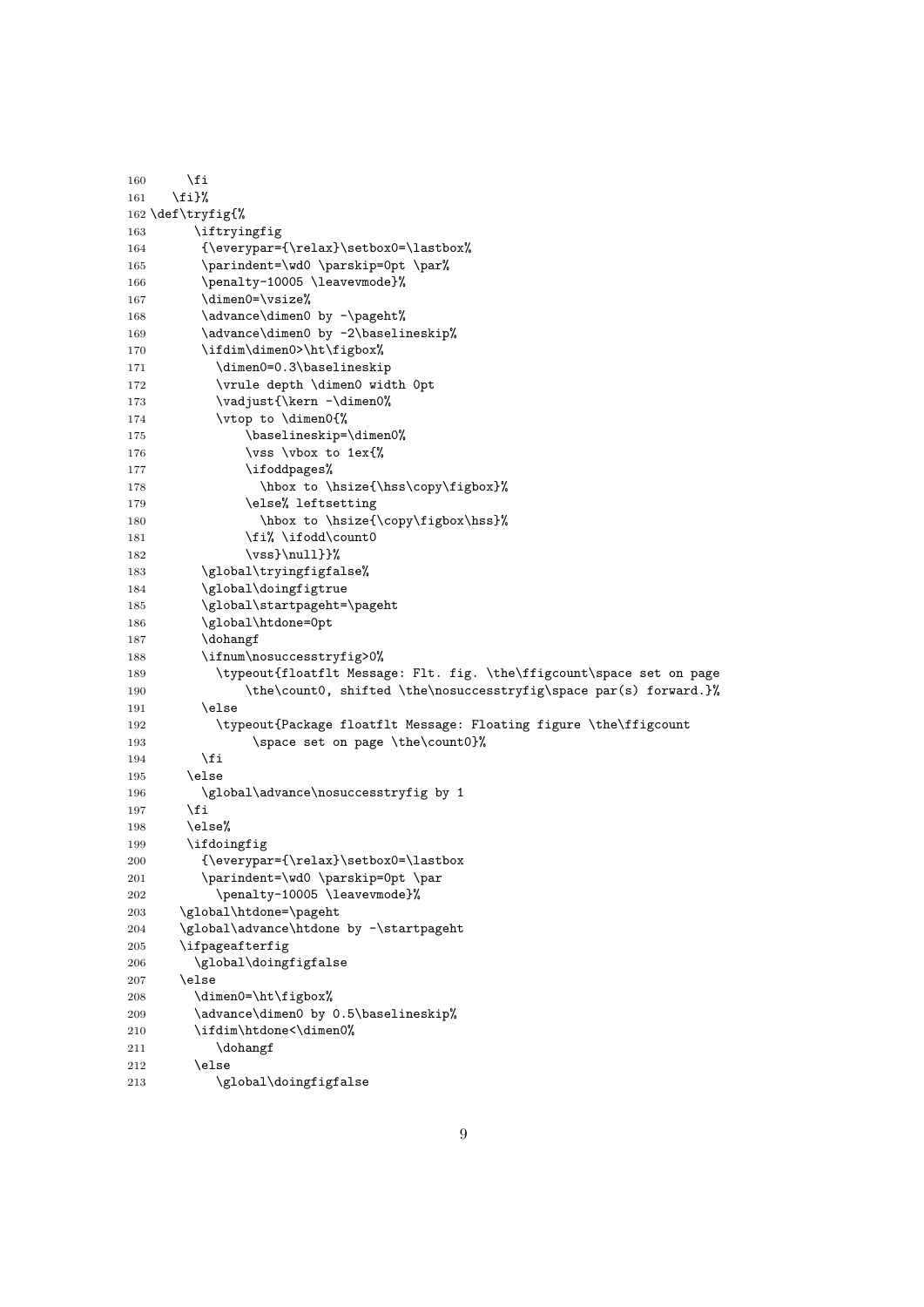```
214 \overrightarrow{f}215 \forallfi
216 \ifdoingfig\relax\else\global\figprocessingfalse\fi
217 \else
218 \global\outputpretest={\outputtrue}%
219 \overline{19}220 \fi
221 }
222 \def\trytab{%
223 \iftryingtab%
224 {\everypar={\relax}\setbox0=\lastbox%
225 \parindent=\wd0 \parskip=0pt \par%
226 \penalty-10005 \leavevmode}%
227 \dimen0=\vsize%
228 \advance\dimen0 by -\pageht%
229 \advance\dimen0 by -2\baselineskip%
230 \ifdim\dimen0>\ht\tabbox%
231 \dimen0=0.3\baselineskip
232 \vrule depth \dimen0 width 0pt
233 \vadjust{\kern -\dimen0%
234 \vtop to \dimen0{%<br>235 \baselineskip=
               \baselineskip=\dimen0%
236 \vee \vee \vee \vee \vee \vee \vee \vee \vee \vee \vee \vee \vee \vee \vee \vee \vee \vee \vee \vee \vee \vee \vee \vee \vee \vee \vee \vee \vee \vee \vee \vee \vee \vee \vee \vee 237 \ifoddpages%
238 \hbox to \hsize{\hss\copy\tabbox}%
239 \else% leftsetting
240 \hbox to \hsize{\copy\tabbox\hss}%
241 \fi% \ifodd\count0
242 \vss}{null}243 \global\tryingtabfalse%
244 \global\doingtabtrue
245 \global\startpageht=\pageht
246 \global\htdone=0pt
247 \dohangt
248 \ifnum\nosuccesstrytab>0%
249 \typeout{floatflt Message: Flt. tab. \the\ftabcount\space set on page
250 \the\count0, shifted \the\nosuccesstrytab\space par(s) forward.}%
251 \else
252 \typeout{Package floatflt Message: Floating table \the\ftabcount\space
253 set on page \the\count0}%
254 \fi
255 \else<br>256 \gl
         \global\advance\nosuccesstrytab by 1
257 \setminusfi
258 \else
259 \ifdoingtab
260 {\everypar={\relax}\setbox0=\lastbox
261 \parindent=\wd0 \parskip=0pt \par
262 \penalty-10005 \leavevmode}%
263 \global\htdone=\pageht
264 \global\advance\htdone by -\startpageht
265 \ifpageaftertab
266 \global\doingtabfalse
267 \else
```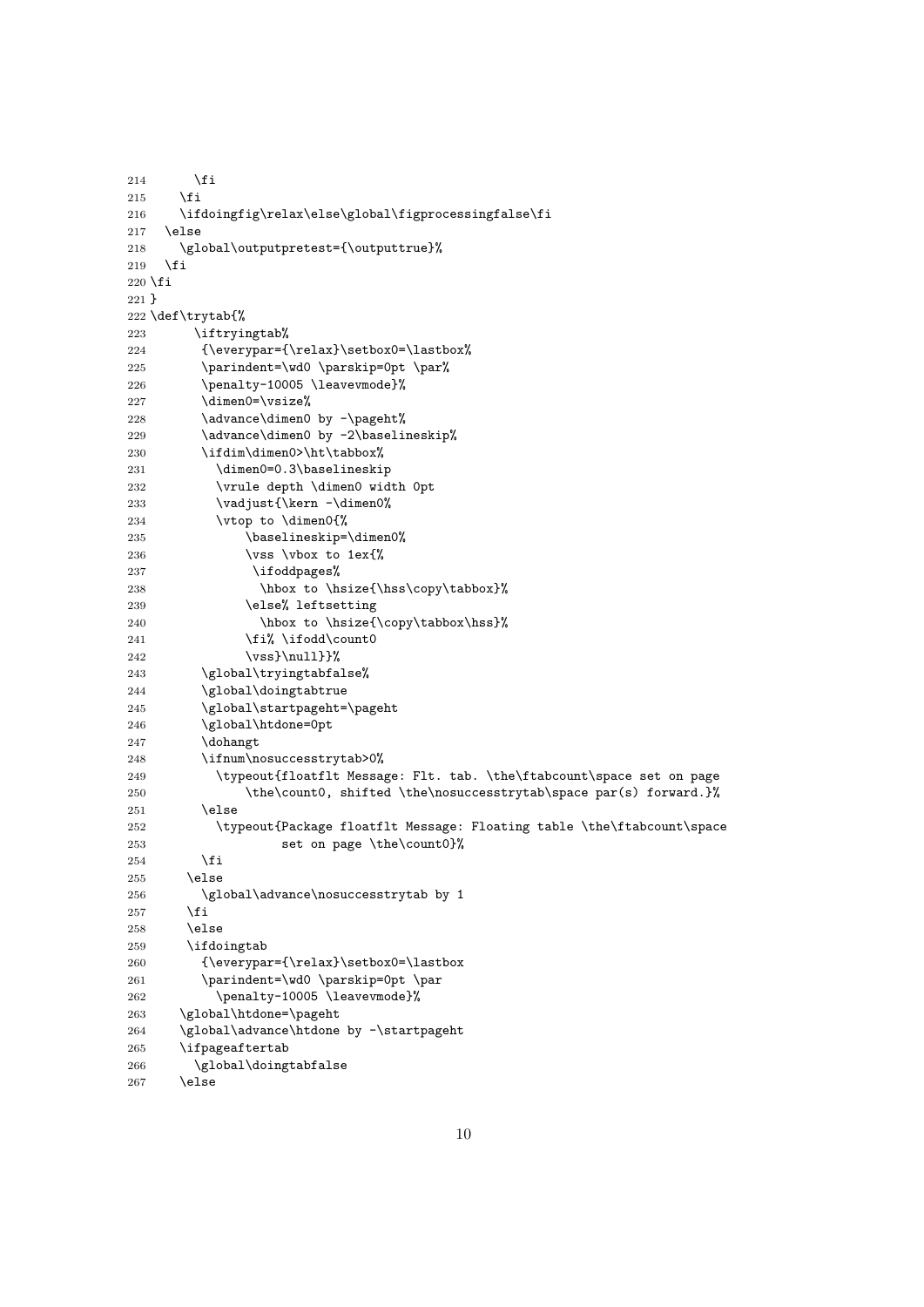```
268 \dimen0=\ht\tabbox%
269 \advance\dimen0 by 0.5\baselineskip%
270 \ifdim\htdone<\dimen0%
271 \dohangt
272 \else
273 \global\doingtabfalse
274 \setminusfi
275 \fi
276 \ifdoingtab\relax\else\global\tabprocessingfalse\fi
277 \else
278 \global\outputpretest={\outputtrue}%
279 \fi
280 \setminus fi281 }
282 \def\figinsert{%
283 \global\nosuccesstryfig=0%
284 \global\outputpretest={\dofigtest}%
285 \global\tryingfigtrue \global\doingfigfalse%
286 \global\pageafterfigfalse}%
287 \def\tabinsert{%
288 \global\nosuccesstrytab=0%
289 \global\outputpretest={\dotabtest}%
290 \global\tryingtabtrue \global\doingtabfalse%
291 \global\pageaftertabfalse}%
292 \def\dohangf{%
293 \dimen0=\ht\figbox%
294 \advance\dimen0 by -\htdone%
295 \advance\dimen0 by 1.49\baselineskip%
296 \hangcount=\dimen0%
297 \divide\hangcount by \baselineskip%
298 \dimen0=\wd\figbox%
299 \advance\dimen0 by \figgutter%
300 \ifoddpages%
301 \global\hangafter=-\hangcount% placing right
302 \global\hangindent=-\dimen0%
303 \else% \ifleftsetting
304 \global\hangafter=-\hangcount% placing left
305 \global\hangindent=\dimen0%
306 \fi
307 }
308 \def\dohangt{%
309 \dimen0=\ht\tabbox%
310 \advance\dimen0 by -\htdone%
311 \advance\dimen0 by 1.49\baselineskip%
312 \hangcount=\dimen0%
313 \divide\hangcount by \baselineskip%
314 \dimen0=\wd\tabbox%
315 \advance\dimen0 by \tabgutter%
316 \ifoddpages%
317 \global\hangafter=-\hangcount% placing right
318 \global\hangindent=-\dimen0%
319 \else% \ifleftsetting
320 \global\hangafter=-\hangcount% placing left
321 \global\hangindent=\dimen0%
```